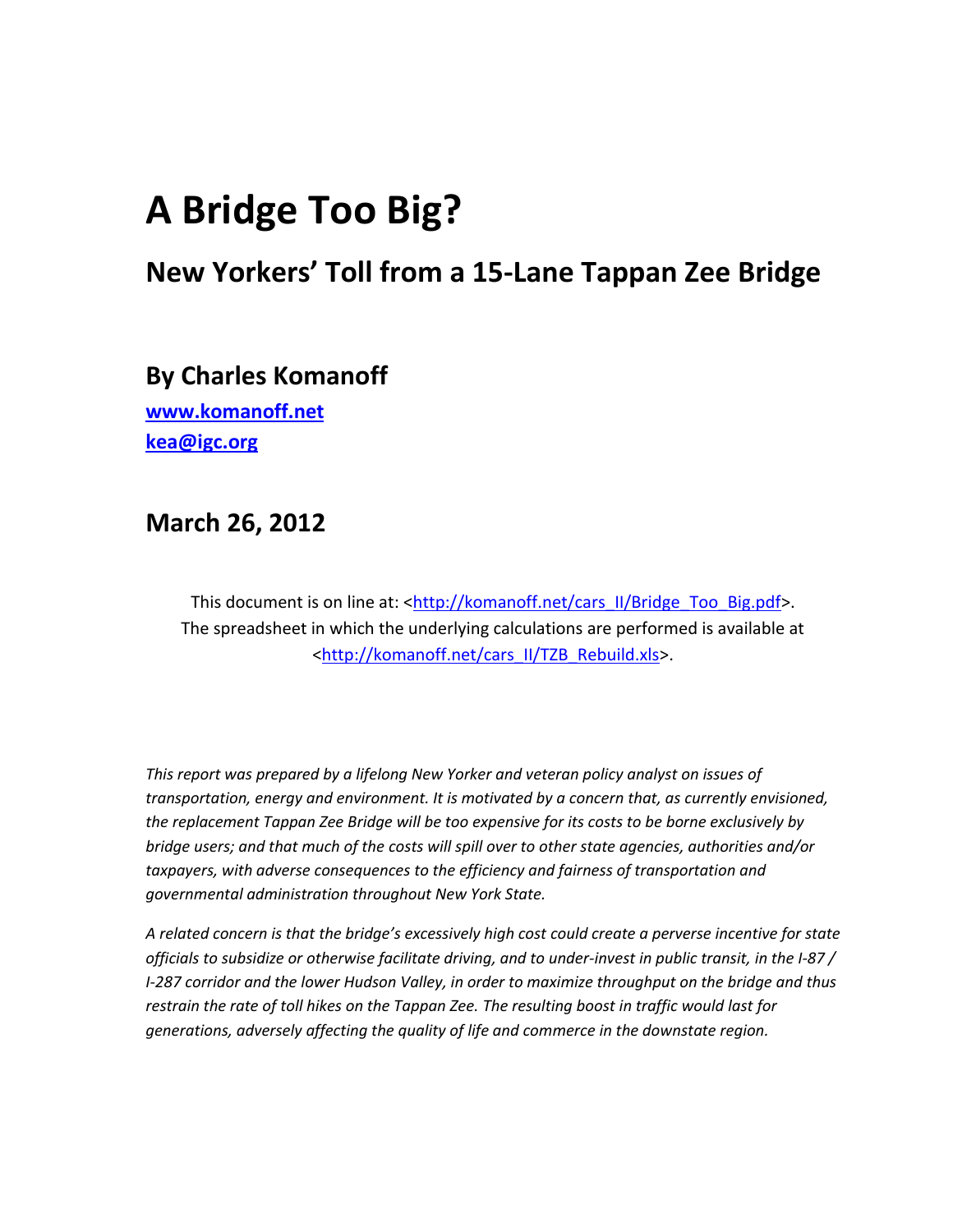#### **A. Summary**

 $\overline{a}$ 

How will the Tappan Zee replacement bridge — a 15-lane structure twice as wide as the current bridge, and with a \$5.2 billion price tag  $-$  be paid for?

To recover the entire cost through charges on bridge users will require tolls at least twice and perhaps four times as great as the current \$4.75 charge for passenger cars (with E-ZPass). Because tolls of these magnitudes — between \$10.90 and \$20.50 per trip<sup>1</sup> — are unlikely to be politically acceptable, there is a strong likelihood that some of the costs of the new bridge will end up being off-loaded: onto other Thruway users, state taxpayers, or users of MTA or Port Authority bridges, tunnels and mass transit.

| <b>Scenario</b> | <b>Assumptions</b>                                   | <b>15-Lane TZB Toll</b> | 10-Lane TZB Toll |
|-----------------|------------------------------------------------------|-------------------------|------------------|
| Current         |                                                      | \$4.75                  | \$4.75           |
| <b>Best</b>     | High traffic growth • Fed Financing • No Overruns    | \$10.90                 | \$8.90           |
| <b>Worst</b>    | Low traffic growth • No Fed Financing • 25% Overruns | \$20.50                 | \$15.30          |
| Average         | Average of 16 Cases                                  | \$14.90                 | \$11.45          |

**Table 1: Tolls Required to Pay for Replacement Tappan Zee Bridge** 

Tolls are \$3 (25%) less for 10-lane than 15-lane replacement bridge in best cases, \$5.20 (25%) less in worst cases, and \$3.45 (23%) less on average. "10-lane" is shorthand for 10- or 11-lane bridge (11<sup>th</sup> lane being a shared bike-pedestrian path).

Downsizing the project could mitigate the toll increases, as Table 1 shows. Jettisoning 4 of the 6 planned breakdown lanes would shrink the replacement bridge's width by around a quarter, from 183 feet to 135-140 feet. This could trim costs substantially and enable the Thruway Authority to recover the replacement bridge's construction cost with lesser toll rises than those posited in the "15-Lane" column of Table 1. Even with just 8 travel lanes and 2 breakdown lanes, the downsized bridge would still be 3 lanes wider than the current 90-foot Tappan Zee.<sup>2</sup> (The current 7-lane span employs a movable barrier to provide four lanes of travel in the peak direction.) This would ensure that the new structure is safer, easier to drive, and positioned to accommodate travel demand on I-87 for decades.

 $^1$  As on other Hudson River crossings, tolls on the Tappan Zee Bridge are charged eastbound only.

<sup>&</sup>lt;sup>2</sup> Wikipedia says the current width is 90 feet: < $\frac{http://en.wikipedia.org/wiki/Tappan-ZeeBridge}{http://en.wikipedia.org/wiki/Tappan-ZeeBridge}$ . The 183foot configuration of the replacement bridge is diagrammed here: [http://bit.ly/y5uB8j.](http://bit.ly/y5uB8j)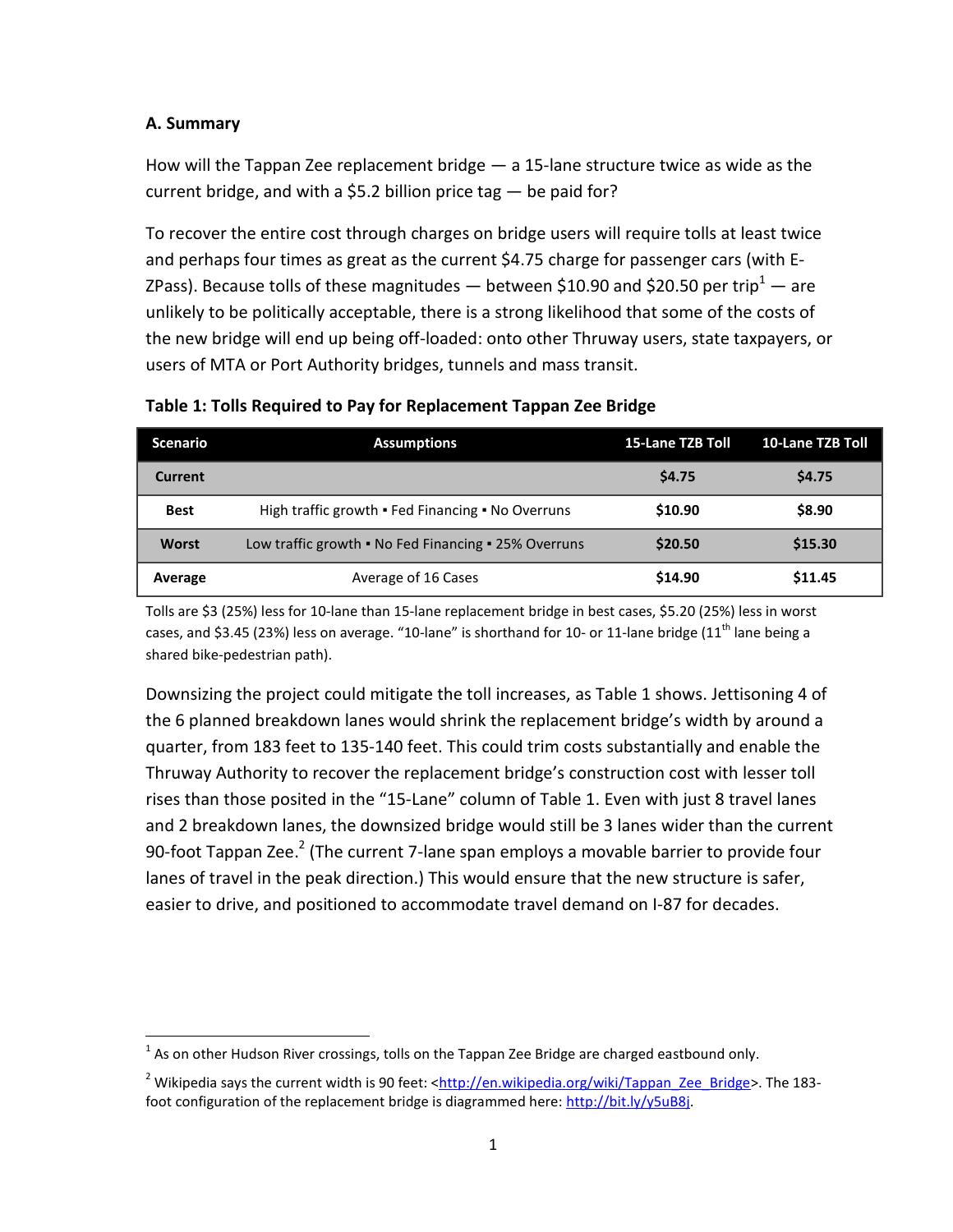## **B. Tolls**

 $\overline{a}$ 

The grim conclusions above about the difficulty of paying for the full-size replacement bridge through bridge tolls alone derive from a straightforward comparison of the debt service on its cost to the volume of vehicle trips that would pay off the debt via tolls. The ratio of the two — literally, annual debt service divided by annual trips<sup>3</sup> — yields a firstorder approximation of the toll increases that drivers will face to cover the entire cost of the new Tappan Zee Bridge.

These conclusions are arrived at by testing 16 different scenarios of bridge cost and usage, covering a range of assumptions for four key parameters:

- How much, if any, of the bridge replacement project will be eligible for cheap federal financing (modeled as either zero or up to \$2 billion).
- Whether construction suffers overruns (modeled as cost increases of zero or 25%).
- Whether bridge traffic volumes are moderately or slightly sensitive to toll levels.
- The underlying rate of traffic growth on the bridge (modeled as 2% a year or zero).

Since each parameter can assume either of two values, the number of possible combinations of assumptions ("scenarios") is  $2 \times 2 \times 2 \times 2$ , or 16. Note that all 16 scenarios pivot off of the current \$5.2 billion cost figure; that is, no "bridge diet" is assumed.

For each scenario, I calculated the ratio of annual debt service to annual traffic levels ten years from today (after deducting O&M savings as noted in Footnote #3). The mean of the 16 ratios, \$7.70, is the "expected value" of the *immediate increase* in the toll the Thruway Authority would need to impose to recover the entire bridge cost.

The \$7.70 figure conceals a wide range: from a low increase of \$5.25 in the best case (lowcost financing, no overruns, little sensitivity of travel to tolls, and high traffic growth); to an increase as great as \$10.50 in the worst case. But these figures do not reflect the attrition in bridge ridership that higher tolls could trigger, which would require further increases because there would be fewer trips over which to amortize the cost of the bridge. When this "price effect" is taken into account, *the true range of prospective toll increases to pay for a 15-lane Tappan Zee Bridge becomes \$6.15 - \$15.75 with an average of \$10.15*.

 $3$  The debt service for the replacement bridge would be partially offset by the Thruway Authority's cessation of expenditures to operate, maintain and repair the existing Tappan Zee span, once it is decommissioned (assuming it is not converted into a bikeway/walkway). After reviewing Internet-available Authority documents, some of which are cited in my spreadsheet cited on the title page, I have chosen to assume that these avoided costs would amount to \$75 million a year.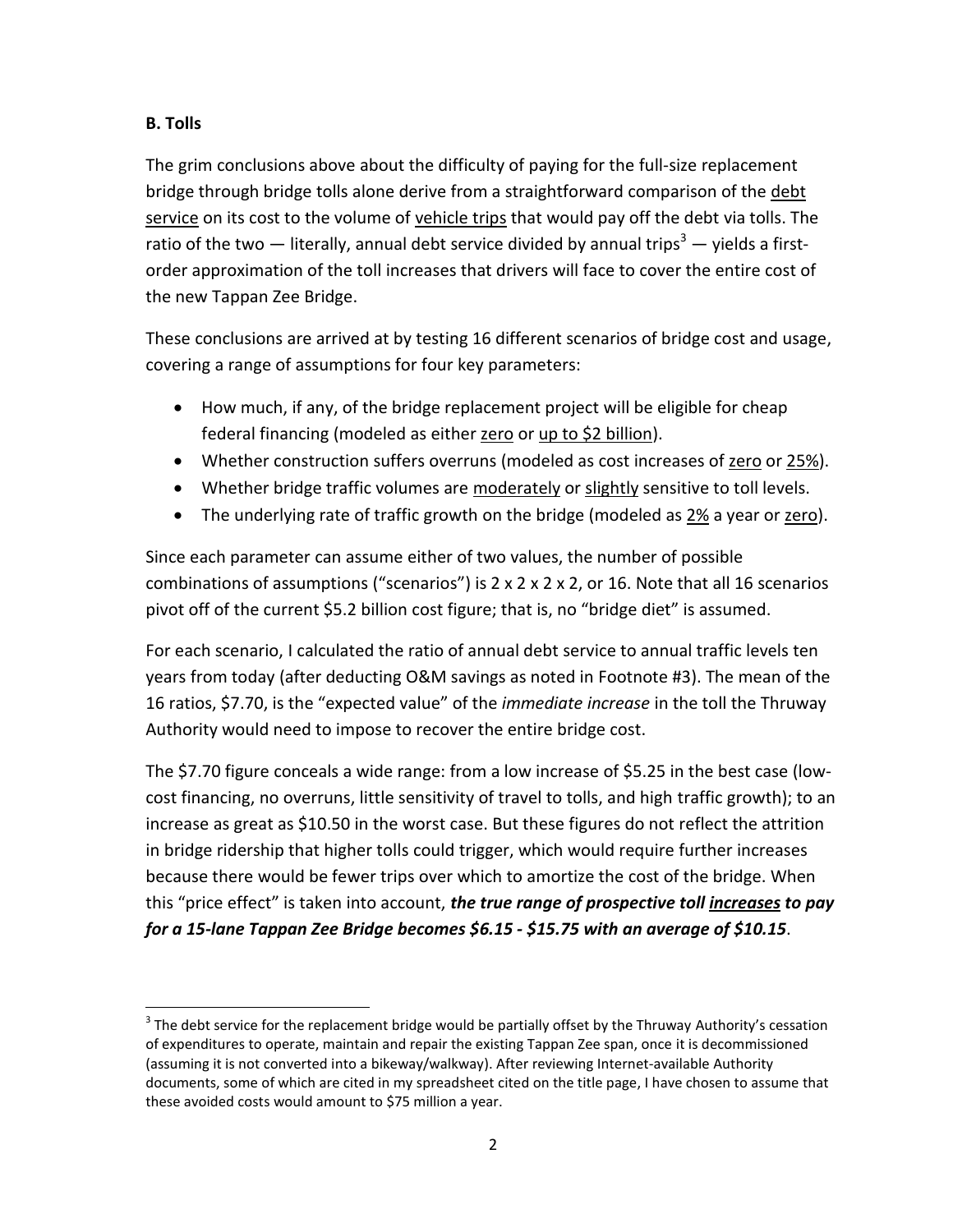#### **C. Off-Loading Costs: Implications**

The idea that the toll to cross the Hudson on the New York State Thruway's Tappan Zee Bridge must more than double and perhaps quadruple to pay for a replacement structure may seem preposterous. It's natural to think that "something will be done." That "something" would probably take one (or more) of the following forms:

- 1. Off-loading some of the costs onto other Thruway segments and users.
- 2. Off-loading some of the costs onto the NY State DOT budget or other parts of the state's general fund.
- 3. Off-loading some of the costs onto the Metropolitan Transportation Authority or the Port Authority.

Each means of off-loading costs would be problematic.

#### *C1: Off-loading costs elsewhere on the Thruway system*

From an administrative standpoint, the easiest way to off-load Tappan Zee costs is to raise tolls on the NY State Thruway system. While the amount of the rise would depend on the extent of the off-loading, the economic and political fallout would almost certainly be severe, particularly for the economically challenged region west of Albany.

Tolls for the non-TZB Thruway system have evidently not been raised in several decades. But this will likely make it harder to absorb Tappan Zee costs, since the suppression of toll hikes has built up a backlog of deferred maintenance that will necessitate increases going forward simply to keep the system's *other* 567 miles in a state of good repair.<sup>4</sup> Any attempt to pay for the bridge by levying additional toll increases on the Thruway's non-TZB portions, hundreds of miles away, would likely ignite a firestorm of protests.

My calculations suggest that annual debt service for the full-size (15-lane) replacement bridge will cost between \$230 and \$329 million, although the Thruway Authority would realize savings by terminating unusual charges involved in operating and maintaining the current bridge (e.g., operating the movable barrier that changes the flow of the seventh lane twice daily; re-decking, inspecting and otherwise safeguarding the 55-year-old structure). By way of comparison, debt service for the entire NY State Thruway System in a recent year (2010) was only \$167 million,<sup>5</sup> and only around \$500 million in tolls is collected

 $\overline{a}$  $^4$  Sources report that systemwide Thruway toll increases of around 40% are being discussed in Albany, exclusive of the Tappan Zee project.

<sup>&</sup>lt;sup>5</sup> Thruway Authority, statement of General Revenue Bonds and Notes, available at [<http://www.thruway.ny.gov/about/financial/grb.html>](http://www.thruway.ny.gov/about/financial/grb.html). Total debt outstanding as of 1/1/12 was \$2,158,220,000.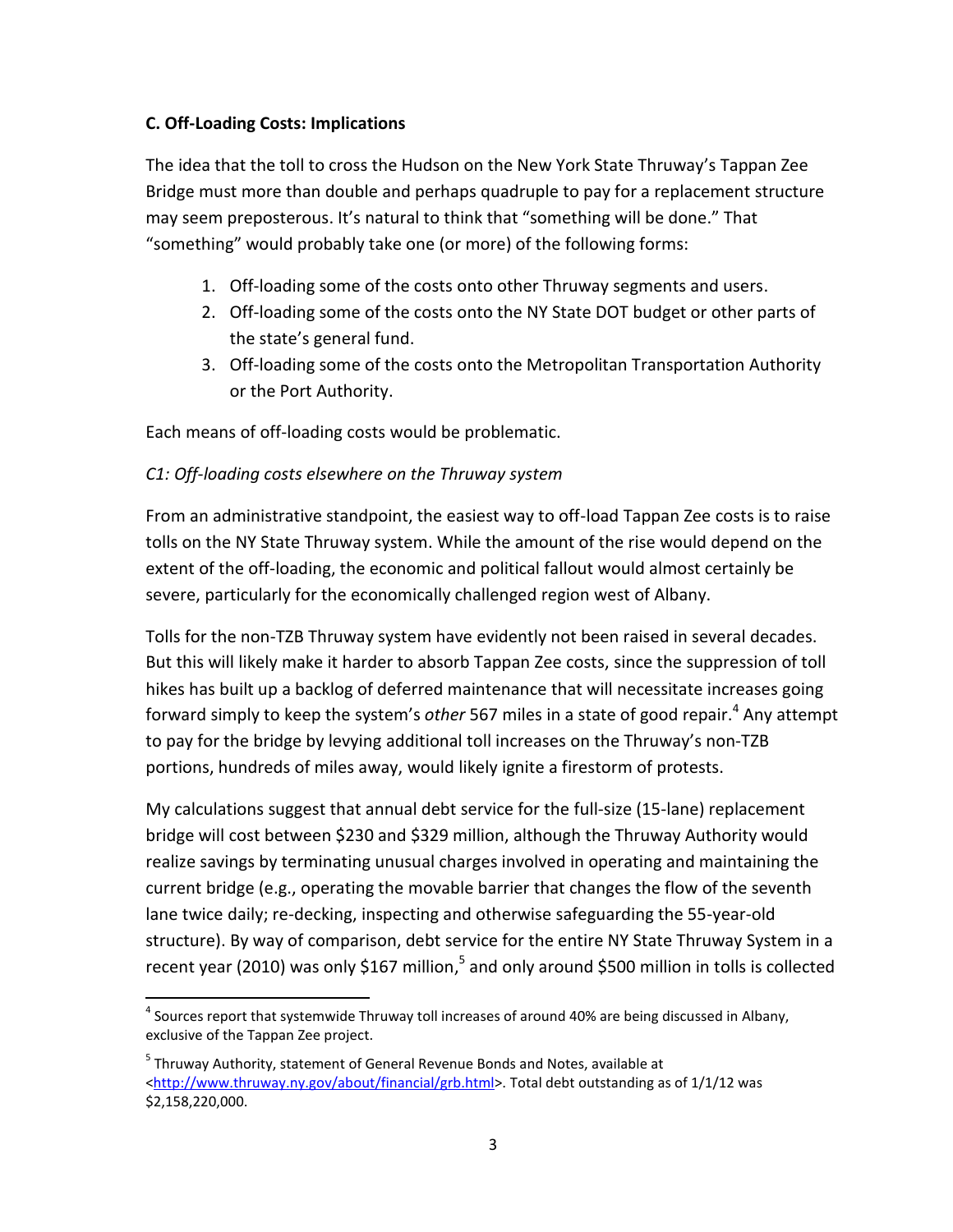on the entire Thruway other than the Tappan Zee Bridge.<sup>6</sup> In other words, debt service payments for reconstructing the Tappan Zee Bridge as a double-wide span will be large in relation to the Thruway system as a whole.

## *C2: Off-loading costs to NYS DOT or NYS General Fund*

The New York State Department of Transportation spends around \$4 billion a year maintaining, upgrading and expanding state roads, bridges and highways.<sup>7</sup> Its budget is at least ten times greater than the estimated debt service for the Tappan Zee replacement project, making it a tempting pocket in which to fold some of the project's cost.

However, a glance at the DOT program statement accompanying the Governor's proposed budget for FY 2013 indicates that the DOT's \$4 billion in expenditures are fully spoken for:

The 2012-13 Executive Budget [includes] \$1.16 billion of new funding … under the New York Works program that will accelerate capital investment to maintain, repair and replace critical highway and bridge infrastructure, and to prolong the useful life of these assets. Funded components include over \$212 million for bridge repairs on 115 critical bridges throughout the State, \$250 million for a pavement preservation program which will treat more than 2,000 lane miles of State roads, and over \$700 million to accelerate signature transportation projects throughout the State… The [budget also] builds upon core transportation funding to provide a total DOT capital program of nearly \$4.5 billion, including highways, bridges, rail, aviation, non-MTA transit, and DOT facilities.<sup>8</sup>

State DOT expenditures always have multiple claimants, including safety-related work, legislators' pet projects, and the usual basket of state-of-good-repair tasks. Shoehorning even a fraction of the debt service for the Tappan Zee into DOT's oversubscribed finances would set up a collision with these high-priority projects. The same applies to trying to tap the State's general fund to bail out the Tappan Zee project. Education, human resources,

 $\overline{a}$ 

 $^6$  Thruway Authority revenues are posted at

[<sup>&</sup>lt;http://www.thruway.ny.gov/about/financial/mf2011/vtm/dec2011vtm.pdf>](http://www.thruway.ny.gov/about/financial/mf2011/vtm/dec2011vtm.pdf). Year-2011 revenues for the entire system were \$634 million (calculated by prorating E-ZPass revenues of \$457.7 million by E-ZPass's revenue share of 72.2%). TZB revenues for 2001 were calculated similarly by prorating \$94.6 million by 74.8%, yielding \$127 million. The difference between the two underlined revenue figures is \$507 million.

 $^7$  See "Transportation" section of the 2012 Executive Budget for 2012-2013, available at [<http://publications.budget.ny.gov/eBudget1213/fy1213littlebook/Transportation.pdf](http://publications.budget.ny.gov/eBudget1213/fy1213littlebook/Transportation.pdf)>. The table, "IV. Summary of Spending (All Funds)" posted at p. 4 of 6 of that link (and apparently p. 76 of the Executive Budget document) gives State Department of Transportation spending at \$3.942 billion for 2011-12 and \$4.176 billion for 2012-13. These figures are exclusive of spending by MTA (\$4.025 billion and \$4.276 billion for the same years), NYS DMV \$276 million and \$277 million) and the Thruway Authority (\$2 million in each year). The latter figure is apparently an appropriation from the General Fund and is aside from the Thruway Authority's own budget of approximately \$1 billion.

 $^8$  2012 Executive Budget, "Transportation" section, p. 74 (link in preceding footnote, p. 2 of 6).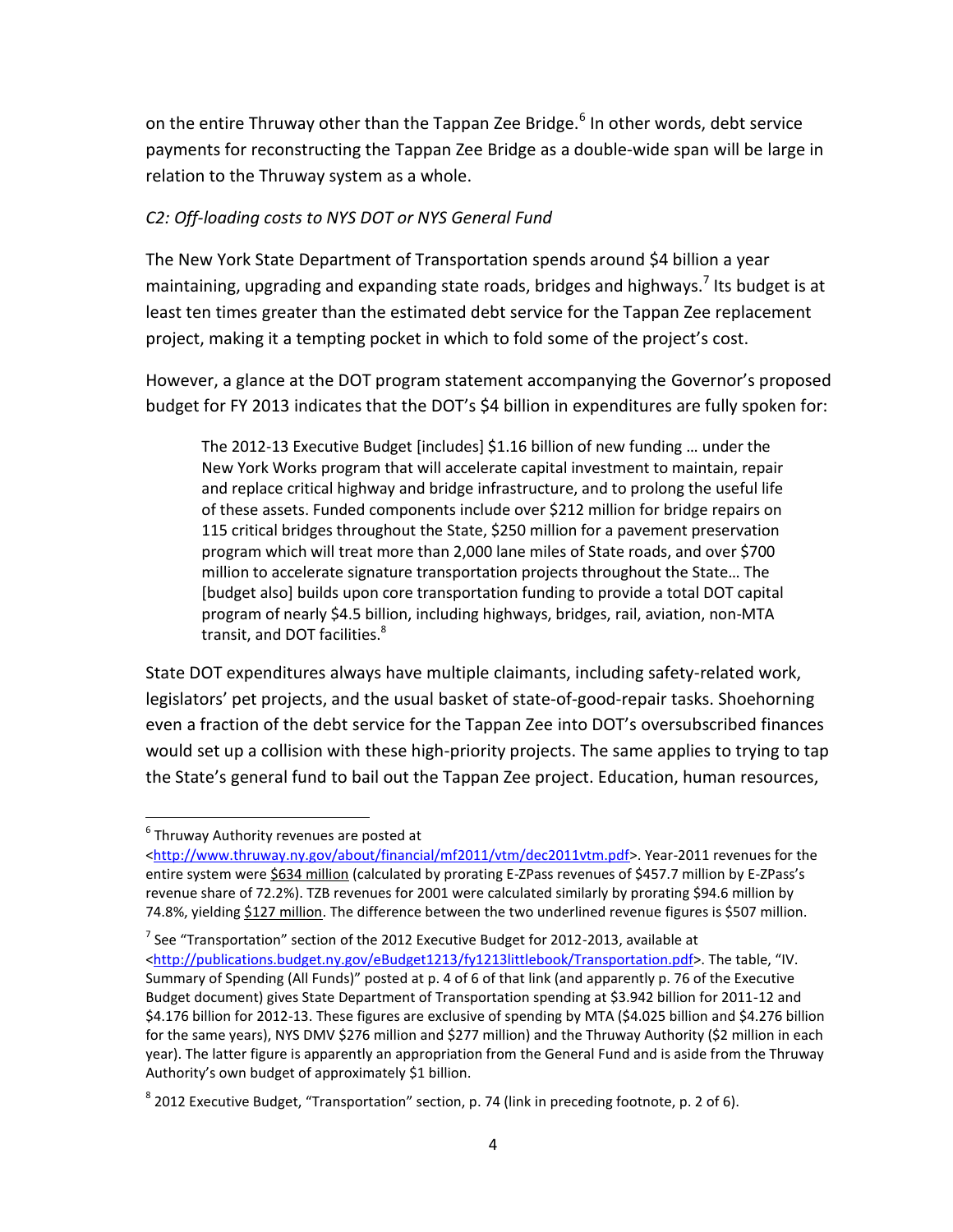social services, health care, aid to localities, etc., have powerful constituencies; all are likely to be squeezed financially for the foreseeable future, and all would push back hard against any "raid" to shore up financing for the Tappan Zee.

#### *C3: Off-loading costs to the MTA or Port Authority*

The Metropolitan Transportation Authority is both a recipient of revenues from taxes enacted by the State Legislature, and, these days, a piggybank that the Legislature and the Governor sometimes tap to fund non-MTA programs and/or to reduce some of those same taxes. The Authority's enormous size  $-$  its 2012 operating budget is approximately \$13 billion, and as of this writing it has \$32 billion in outstanding debt — make it an obvious place for Albany officials to look to service debt that the Thruway Authority will assume to build the replacement Tappan Zee Bridge. The same is true of the Port Authority, though its bi-state nature presumably would make it harder to use it as a source of funds. $9$ 

While many scenarios can be imagined for having the MTA absorb some of the bridge costs, the most likely would involve dedicating *new* (future) MTA revenue streams to service Tappan Zee Bridge debt. Consider congestion pricing, which is again receiving new attention in the form of two complementary plans, either of which is projected to generate over a billion dollars a year in net revenue for subway, bus, rail and road improvements in New York City and the surrounding region. $^{10}$  It is all too easy to imagine a portion of the revenue being siphoned off to support debt service on the Tappan Zee replacement project. This could occur as political horse-trading to gain support from legislators in the Hudson Valley who have an interest in tamping down toll hikes on the bridge, as well as from upstate legislators who wish to preempt the system-wide Thruway toll increases discussed above.

The point here, and indeed the takeway from this discussion, is that the prospect of insupportable toll hikes due to a new 15-lane Tappan Zee Bridge should concern a wider circle than legislators and residents from Westchester, Rockland and other counties directly served by the bridge. The likelihood that costs would spill over from the area immediately surrounding the bridge is all too real. New Yorkers from Brooklyn to Buffalo and from Albany to Montauk have a compelling pocketbook and transportation interest in forestalling a bridge too big.

 $\overline{a}$ 

 $^9$  Servicing replacement bridge debt with Port Authority funds would add the irony that to ensure that toll revenues did not have to be shared with the Port Authority, the Thruway Authority moved the original Tappan Zee Bridge site northward, to virtually the Hudson River's widest point, ensuring a costly bridge.

 $^{10}$  See, for example, a March 7 post on Streetsblog, "Details of Sam Schwartz's 'Fair Plan' and Other Orcutt+Komanoff Highlights," available at <[http://bit.ly/w39xUd>](http://bit.ly/w39xUd).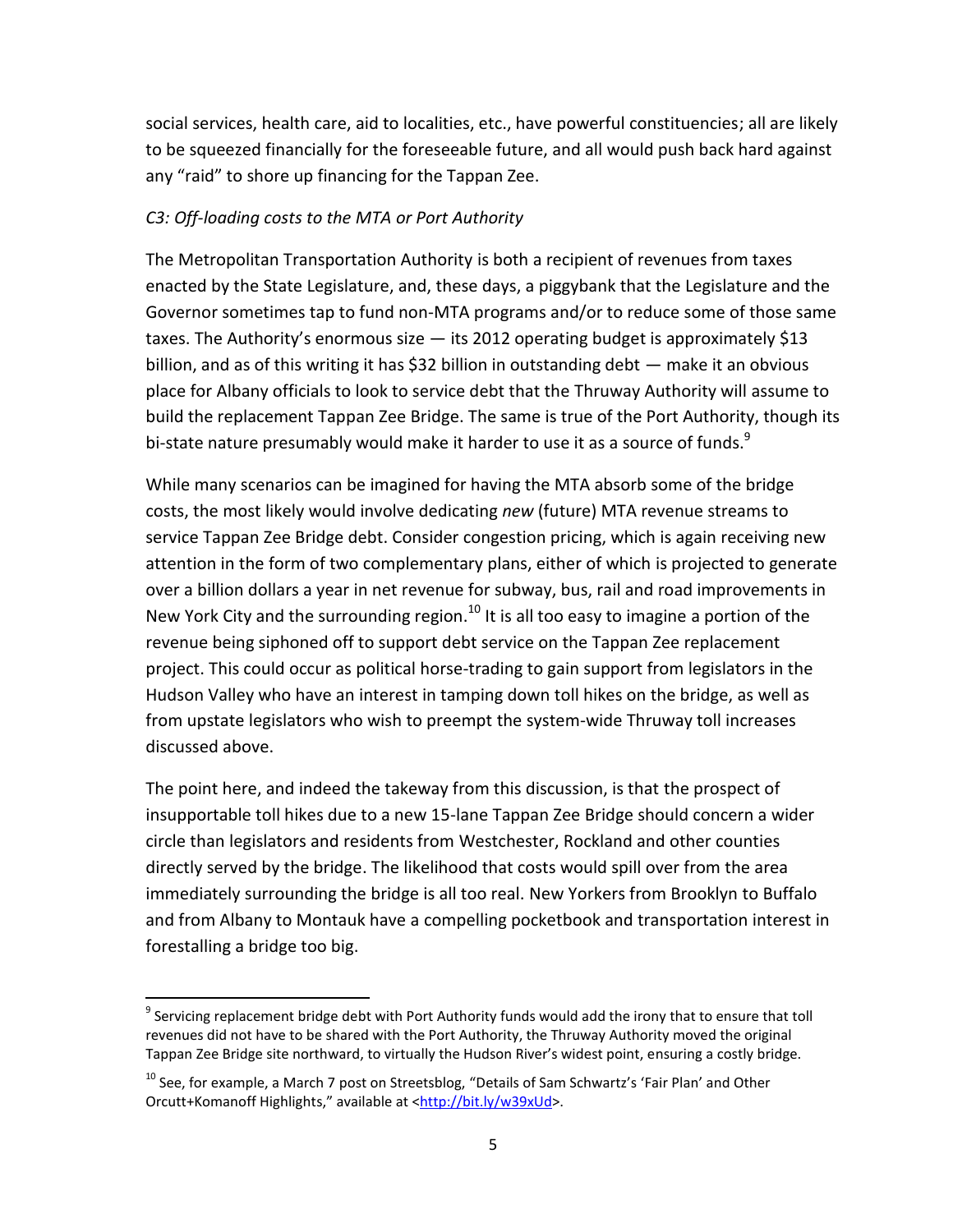## **D. A Bridge "Diet"?**

The replacement bridge would be two spans, separated by a gap of at least 16 feet. Each span would have four travel lanes, two shoulders and one "emergency access" lane. The westbound span would also have a shared bicycle-pedestrian path separated from the adjacent shoulder by a 2-foot buffer. The westbound (north) structure is 8 lanes totaling 96 feet. The eastbound (south) structure is 7 lanes with a width of 87 feet. The two structures' combined 15 lanes and 183 feet are double the current bridge's 7 lanes and 90 feet.

| Lane                      | <b>Westbound (feet)</b> | <b>Eastbound (feet)</b> |
|---------------------------|-------------------------|-------------------------|
| <b>Outer Rail</b>         | $\overline{2}$          | $\overline{2}$          |
| Bike/Ped ("Shared") Path  | 12                      | $\Omega$                |
| <b>Shared Path Buffer</b> | $\overline{2}$          | $\overline{0}$          |
| Shoulder #1               | 10                      | 15                      |
| Travel Lane #1            | 12                      | 12                      |
| Travel Lane #2            | 12                      | 12                      |
| Travel Lane #3            | 12                      | 12                      |
| Travel Lane #4            | 12                      | 12                      |
| Shoulder #2               | 8                       | 8                       |
| <b>Emergency Access</b>   | 12                      | 12                      |
| <b>Inner Rail</b>         | $\overline{2}$          | $\overline{2}$          |
| Subtotal                  | 96                      | 87                      |
| <b>Grand Total</b>        |                         | 183                     |

Doubling the bridge's width appears to have been a *premise* of the replacement bridge's design rather than the *outcome* of an open and unbiased planning process, as this excerpt from the Thruway Authority's "Project Alternatives" report suggests:<sup>11</sup>

Twin bridge structures would provide superior service redundancy as compared with a single structure. In the event that an incident or extreme event would require the closure of one structure, the second structure could remain open to traffic. At the same time, this redundancy would [give] NYSTA … greater flexibility in planning for the bridge's inspection, long-term maintenance, and future contract work, and therefore would ensure the structural and operational integrity of this vital link over a longer timeframe. This configuration would also provide for safer work zones for inspection, maintenance, and repair crews.

 $\overline{a}$ <sup>11</sup> Available at http://www.tzbsite.com/tzbsite 2/pdf-library 2/02 Project Alternatives.pdf. Pages 2-4 to 2-5.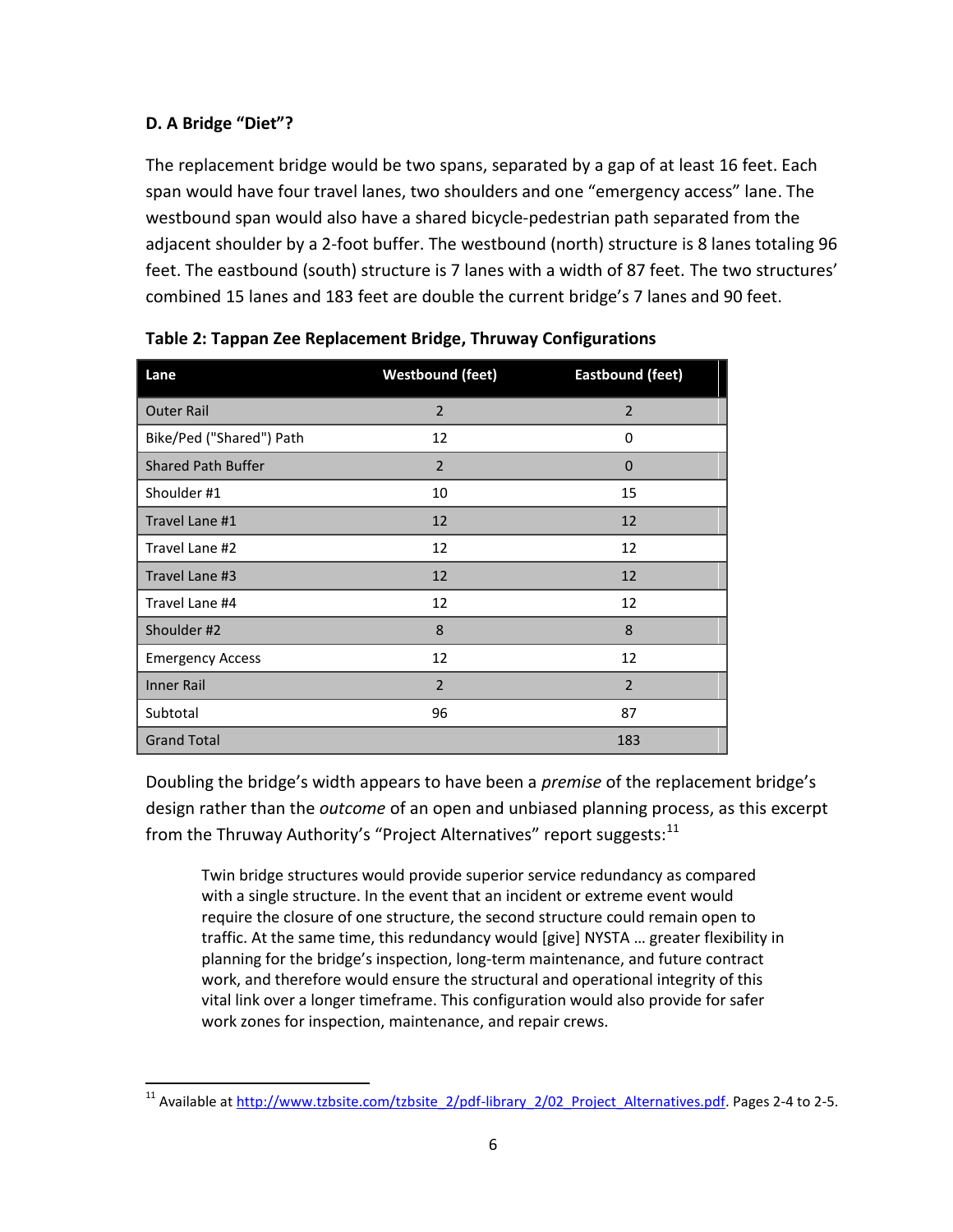The advantages of a double-wide span — redundancy and easier maintenance — are certainly attractive. But these should manifest in clear and robust metrics: reduced delays after serious incidents such as fires, crashes or other disasters; maintenance efficiencies; improved work crew safety; and longer bridge life. Yet the Authority has not attempted to quantify the value of these advantages. For example, no frequencies have been attached to the incidents that would be mitigated by having two spans rather tan one, nor has the Authority offered estimates of the societal savings from each.

A bit of *reduction ad absurdum* may be instructive: Why not mandate that every new home be built with a twinned free-standing structure? Families would occupy the first and hold the second in reserve in case of temporary inhabitability of the primary residence. As a plus, annual inspection and spring cleaning would be more efficient. This mandate would fail any rational cost-benefit test, of course. While upsizing the Tappan Zee replacement bridge might well pass such a test, none has been performed.

Table 3 suggests a number of ways to downsize the replacement bridge while keeping five lanes ― four travel lanes and one breakdown lane ― in each direction.

| Option          |                |          | Travel Lanes Shoulders Emergency Lanes Bike-Ped? |            | Width, ft | % Reduxn  | \$ Savings |
|-----------------|----------------|----------|--------------------------------------------------|------------|-----------|-----------|------------|
| <b>Baseline</b> | 4              |          |                                                  | <b>YES</b> | 183       | <b>NA</b> | <b>NA</b>  |
| <b>ALT #1</b>   | 4              |          | 0                                                | NO.        | 124       | 32%       | 27%        |
| <b>ALT #2</b>   | $\overline{4}$ | $\Omega$ | 1                                                | <b>NO</b>  | 128       | 30%       | 25%        |
| <b>ALT#3</b>    | 4              |          | 0                                                | <b>YES</b> | 138       | 25%       | 20%        |
| <b>ALT #4</b>   | $\overline{4}$ | 0        |                                                  | <b>YES</b> | 142       | 22%       | 18%        |

**Table 3: Alternative Bridge Configurations** (lane numbers are for each direction)

Numbers of lanes are per span, except that Bike-Ped lane is on westbound span only. Percentage reductions in width and cost are vs. baseline. Configurations with one shoulder assume 10-foot widths.

Each of the alternative configurations has 10 or 11 lanes (counting the single bicyclepedestrian path as one lane). The percentage reductions in width range from 22% to 32%. The associated cost reductions range from 18% to 27%, as discussed in the next section.

#### **E. Cost Savings from A Bridge Diet**

A narrower replacement bridge should cost less than the full-size one envisioned and assumed by the Thruway Authority. But how much less?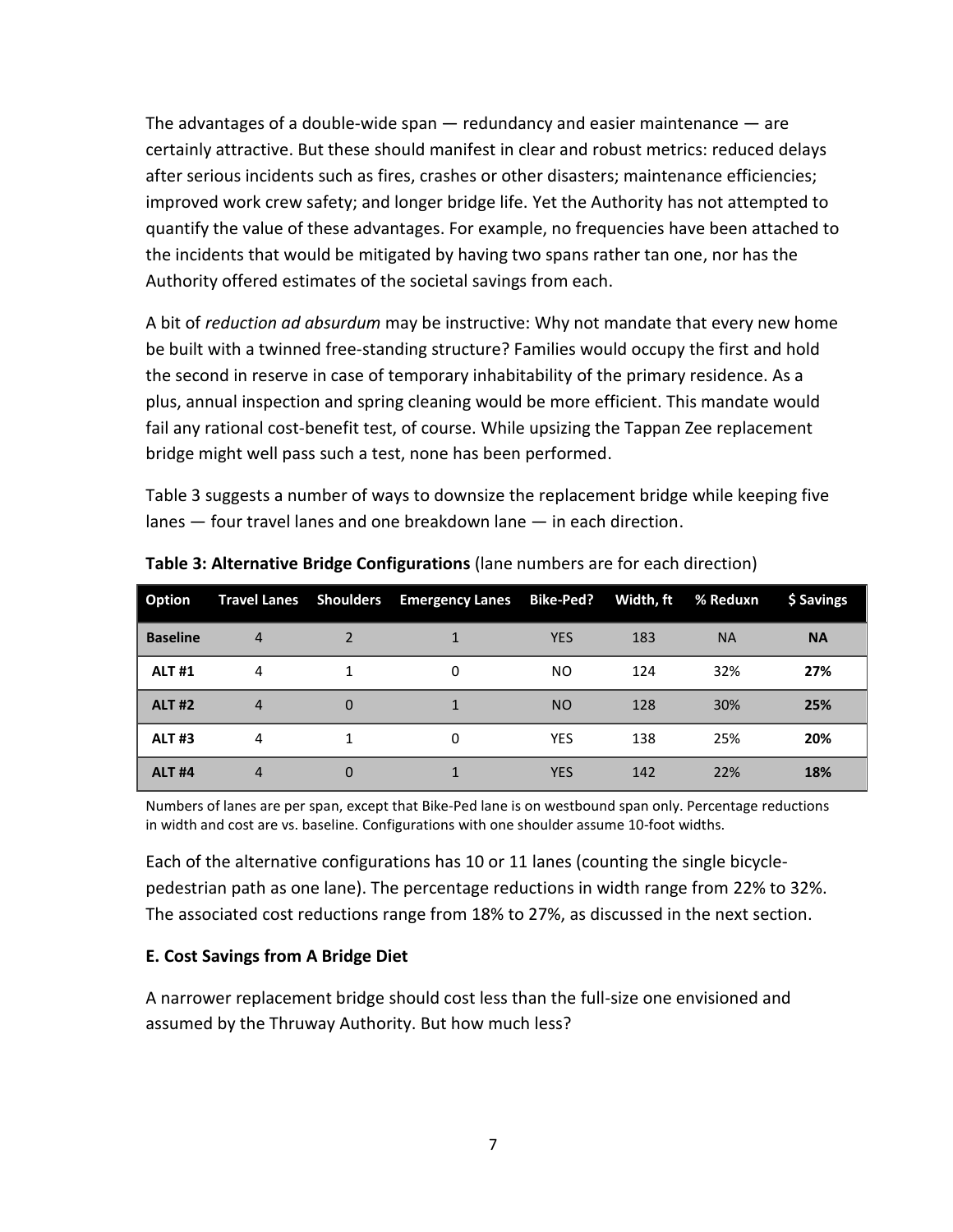In lieu of published estimates of the costs of different bridge configurations, I constructed a formula to estimate the extent to which the cost of the replacement bridge would fall as a function of shrinking the bridge's width. It rests on these two assumptions:

- 10% of the project's cost is assumed to be fixed; these costs, for overhead and some engineering, are assumed to be incurred regardless of the bridge's width.
- The remaining 90% of costs obey a 0.9 "scaling factor" such that a 10% shrinkage in width is assumed to reduce those costs by 9%.<sup>12</sup>

The results of this formula are reflected in Table 3: downsizing bridge width by, say, 30%, produces an expected cost saving of 25%. Some of the savings would be realized via reductions in the amounts of steel, concrete and labor. Consolidating the intended two spans into one would also provide savings by reducing the number of caissons, struts, etc. In calculating tolls for a 10-lane bridge, I have assumed that the cost of the full-size bridge is reduced by 22.5% — the mean of the four saving percentages in Table 3.

# **F. Bridge Volumes**

 $\overline{a}$ 

Tappan Zee Bridge traffic volumes on a typical weekday peaked in 2004, at an average of 140,310 vehicles (all figures sum annual eastbound and westbound traffic and divide by 365). The 2011 daily rate of 132,070 vehicles was the lowest since 1998 and was 5.9% less (5.6%, adjusted for leap year) than the 2004 peak.

Table 4, below, uses four-year averages to encapsulate the past two decades; for example, the figure for 2011 is the average of 2008-2011. Even knowing that the 2008 financial crisis and subsequent recession took a toll on bridge use, the extent of the decline is striking, with 4% fewer crossings in 2008-2011 than in 2004-2007. Moreover, even during the peak four-year period of 2004-2007, volume was a mere 2% greater than in 2000-2003, indicating that *growth in bridge volumes had slowed before the housing bubble burst in 2008 and took down the economy with it.*

A detailed treatment of future bridge volumes is beyond the scope of this paper. Current trends militate in favor of slow traffic growth. These include a move away from singletenant office parks such as those in the "platinum mile" served by I-287 east of White

 $12$  A scaling exponent is an engineer's rule of thumb for calculating unit cost savings with increasing scale. The closer its value to zero, the greater the savings (an exponent of 1.0 indicates a linear relationship between scale and cost, i.e., zero scale economies). With a 0.9 scaling exponent, the variable cost component of a project must be downsized by a little more than 27% to reduce its cost by 25%. The formula is: **Cost of Bridge with Width W% of Full-Size Design Width = 0.1 x Cost of Full-Size Bridge Cost + 0.9 x (W% \* Full-Size Bridge Cost) ^ 0.9**.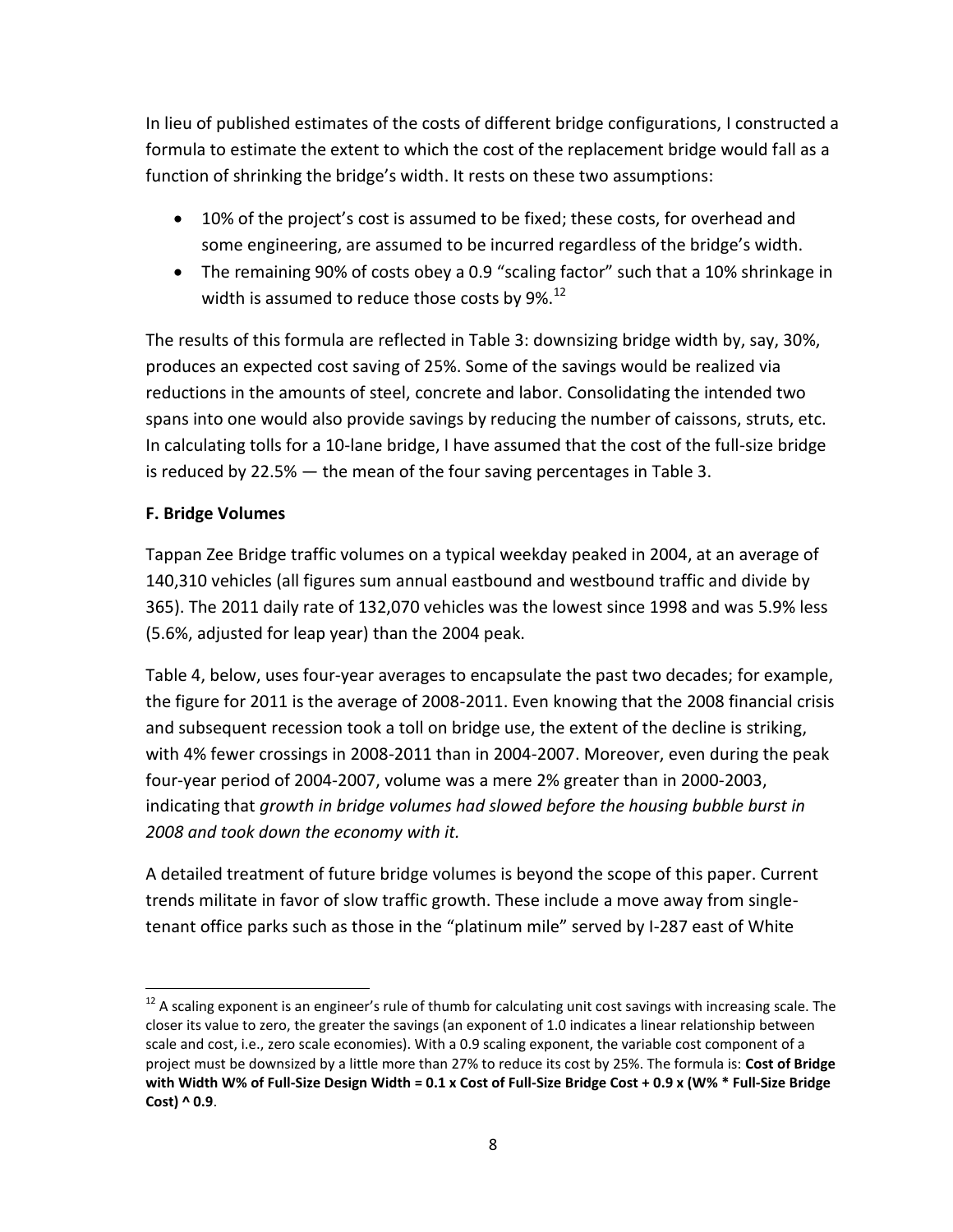Plains<sup>13</sup>; a possible long-term decline in the attractiveness of suburban lifestyles vis-à-vis urban living; more flexible work arrangements such as telecommuting<sup>14</sup>; and a cultural shift away from automobility.<sup>15</sup> None of these trends were forecast 20 years ago, illustrating the difficulty of anticipating societal trends that shape travel.

| 4-Year Period Ending in Year Shown | <b>Average Daily Volume</b> | <b>Annualized Change from Prior Period</b> |
|------------------------------------|-----------------------------|--------------------------------------------|
| 2011                               | 133,158                     | $-1.1%$                                    |
| 2007                               | 138,923                     | $+0.5%$                                    |
| 2003                               | 136,093                     | $+1.7%$                                    |
| 1999                               | 127,049                     | $+2.3%$                                    |
| 1995                               | 116,075                     | $+2.1%$                                    |
| 1991                               | 106,789                     |                                            |

#### **Table 4: Tappan Zee Bridge Travel Volumes**

 $\overline{a}$ 

Source: Volumes for each 4-year period were calculated by author from various Thruway Authority sources. Surprisingly, no single source for this data is available. Year-2011 datum was compiled by author from Thruway Authority document cited in FN 6. Percent figures in text pertain to differences between 4-year periods, whereas percent figures in table are annualized.

To address this uncertainty, I've bounded annual growth by a high rate of 2% and a low rate of zero. This bracket fits nicely around the 1.1% average annual compound growth rate from 1991 to 2011, according slightly greater weight to the 2001-2011 decade in which growth was zero. Note that future traffic volumes will also be affected by travelers'

<sup>&</sup>lt;sup>13</sup> See New York Times, "In Westchester County, the Platinum Mile Is Reinvented, Again," Jan. 3, 2012, available at [<http://nyti.ms/xHAUIG>](http://nyti.ms/xHAUIG). The article reported that one million square feet of commercial office space along the nearly four miles of I-287 in White Plains, Harrison and Rye is now vacant, a rate of 19%, up from 13% in 2002. The article said that the recession "is not the whole story" behind the high vacancy rate, citing competition from "White Plains's newly vibrant downtown" with "upscale shops" and other attractions including the 35-minute Metro-North commute from New York's Grand Central Terminal.

 $14$  A 2011 report by Jacobs Engineering Group for the Thruway Authority cited a doubling in the number of employees telecommuting at least once a month, from 17 million in 2001 to 34 million in 2008, as a probable contributor to the nationwide decline in automobile use in recent years. The Jacobs report also cited survey data "suggest[ing] that increases in internet usage … may have caused a decrease in discretionary travel" as people spend more time online. See Draft Memorandum, 31 August 2011, attached to Thruway Authority 2012 Budget, pp. 38-39 of 82, available at [>http://www.thruway.ny.gov/about/financial/budget](http://www.thruway.ny.gov/about/financial/budget-books/2012/2012-budget.pdf)[books/2012/2012-budget.pdf>](http://www.thruway.ny.gov/about/financial/budget-books/2012/2012-budget.pdf).

<sup>&</sup>lt;sup>15</sup> See New York Times, "To Draw Reluctant Young Buyers, G.M. Turns to MTV, March 22, 2012, available at [<http://nyti.ms/GFy1e0>](http://nyti.ms/GFy1e0). According to FHWA data reported there, in 2008 just 46.3% of "potential drivers" 19 and under had drivers' licenses, vs. 64.4% in 1998. A similar falloff mentioned in The Times in "The Go-Nowhere Generation," March 10, 2012, available at [<http://nyti.ms/zNBovD>](http://nyti.ms/zNBovD), was attributed in part to the rise in use of social media —an activity that harmonizes poorly with autos.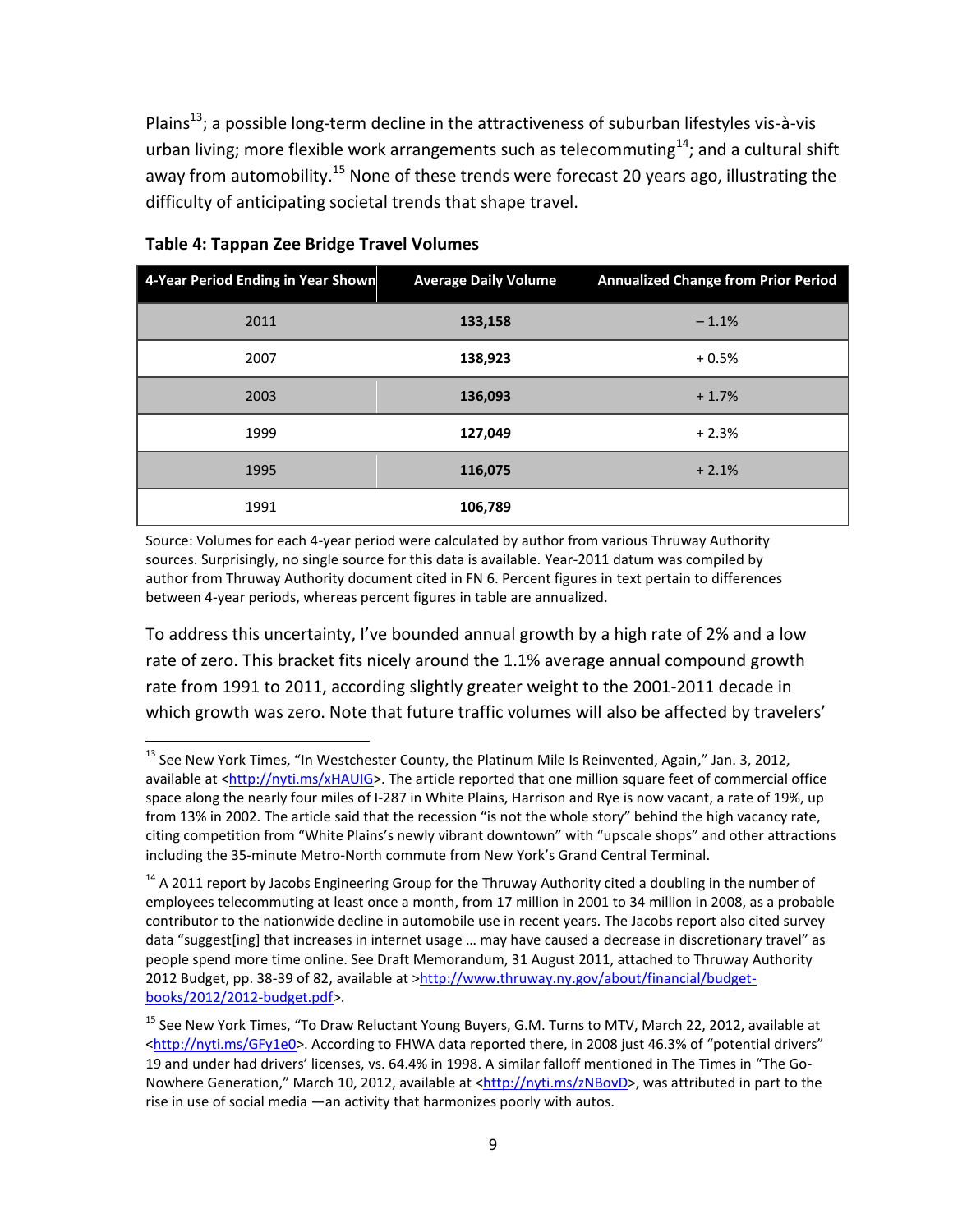reactions to the higher tolls that will be required to pay for the replacement bridge, as I now discuss.

# **G. Toll Shock<sup>16</sup>**

"Rate shock" was the term applied to the electricity industry's financial crisis in the 1970s, when utility company finances buckled under the weight of escalating nuclear power costs. Not only were the costs of the reactors spiraling out of control, but the electricity rate hikes required to pay for them caused power use unexpectedly to flatten, as customers reacted to the high rates by conserving. Attempts by some utilities to make up for the revenue shortfalls with "supplemental" rate hikes failed, leading to dividend cuts that cost investors billions.

From this experience, realization grew that energy use is somewhat price-sensitive. Yet it is less widely understood that society's level of *driving* is also subject to changes in *its* cost.

What makes this pertinent to the bridge replacement project is the prospect of a rise in the bridge's toll big enough to drive up the total price of trips that use the bridge. To test for that, I've posited these characteristics for a "typical" round-trip using the TZB:

- Total trip distance (round-trip): 35 miles
- Average fuel economy (mostly highway): 25 mpg
- Gasoline price: \$4.00 per gallon
- Current toll: \$4.75

 $\overline{a}$ 

Other trip costs (maintenance, parking where applicable, etc.): \$2.80

These assumptions yield a total (round-trip) cost of \$13.15. Now consider a ten-dollar hike in the Tappan Zee Bridge toll, raising the cost of the trip to \$23.15, or 75% more than with the current toll. How much this increase in trip cost would affect the number of trips (assuming that every traveler faced the same 75% increase) depends on those trips' pricesensitivity, a quantity represented mathematically by their "price-elasticity." A low elasticity assumption of 0.25 implies that the number of trips would fall by 13%; whereas a higher elasticity, say 0.50, would imply a 24% drop in trips.<sup>17</sup> The higher the elasticity  $-$ 

<sup>&</sup>lt;sup>16</sup> This section draws on an article I posted on Streetsblog on Jan. 26, "Cost of Tappan Zee Mega-Bridge Could Cause Tolls to Triple" (available at <[http://bit.ly/y5uB8j>](http://bit.ly/y5uB8j)). That article employed somewhat more draconian assumptions (e.g., higher price-elasticities) and thus had more dire conclusions than the analysis here.

<sup>&</sup>lt;sup>17</sup> Mathematically, the elasticity — which is actually a negative number — is applied as an exponent (power) to the factor increase in the price of the trip. In this example, the price factor is 1.75, since the toll hike makes the trip 75% more costly. For the low elasticity of negative 0.25, the factor of 1.75 is raised to the negative 0.25 power; the result, shown on any hand calculator, is 0.87, indicating that 87% of trips remain and the other 13% disappear. For the high elasticity, negative 0.5, the result is 1.75 raised to the negative 0.5 power; this yields 0.76, meaning that 76% of trips remain and 24% disappear.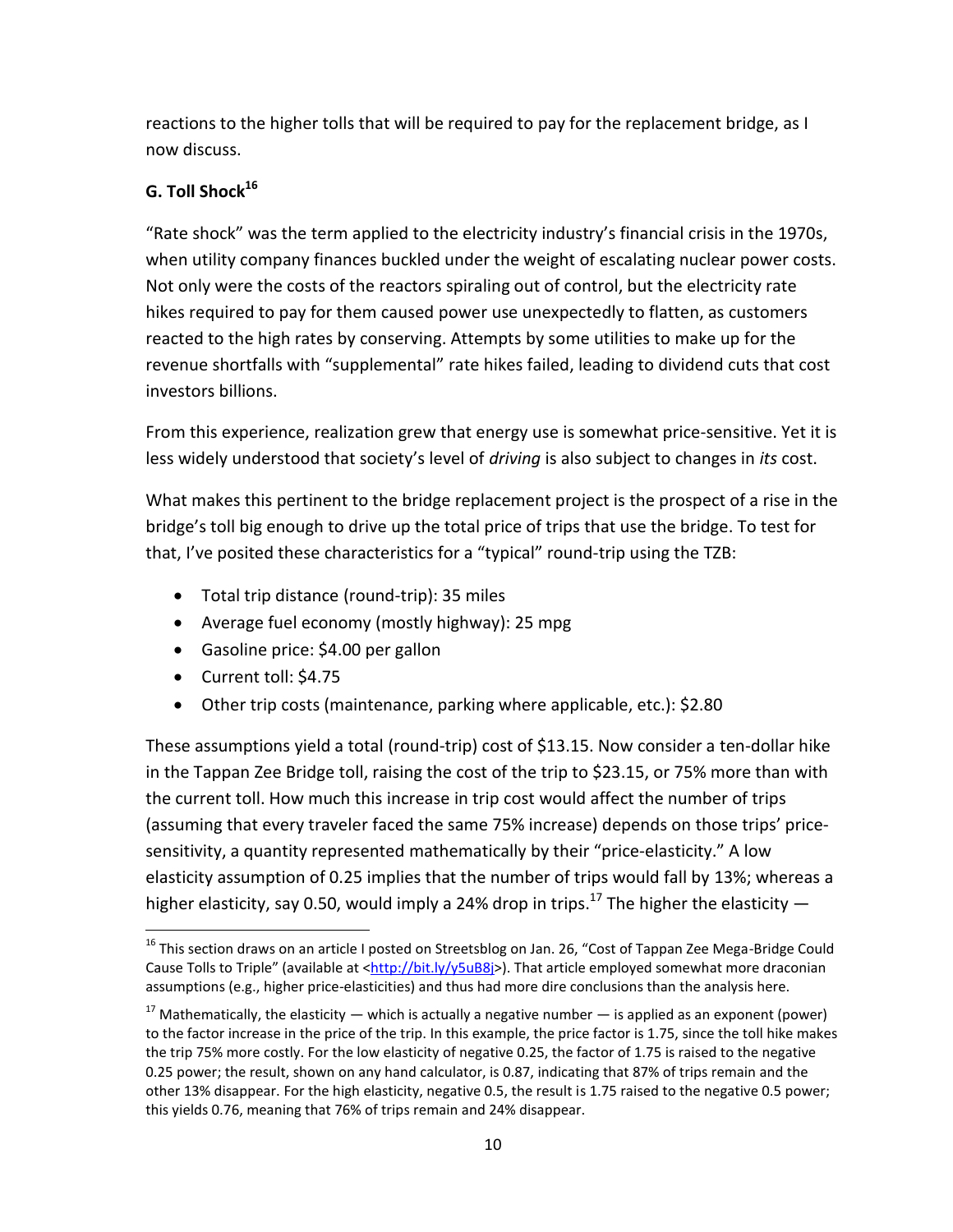and, of course, the steeper the increase in trips' costs — the more severe the drop-off in the amount of travel.

The \$10 toll increase in the cost of trips using the Tappan Zee Bridge in the example above is an illustrative assumption. The actual toll will depend on the cost of the replacement project, whether or not the project obtains cheaper federal financing, and the extent to which costs are off-loaded (as discussed in Section C). A further factor is whether, and by how much, bridge traffic itself increases over time, since more traffic allows the (fixed) cost of the bridge to be distributed over a larger base of trips.

Table 5, below, runs through different combinations of these variables to show how bridge volumes could be affected by the toll needed to recover the replacement project's cost. It assumes the \$5.2 billion cost reported in the press, which means no "bridge diet" as discussed in Sections D and E, but no overruns either.

| <b>Fed Financing?</b> | <b>Price-Elasticity</b> | <b>Underlying Growth</b> | Trip Cost, % Hike | Volume Loss, % |
|-----------------------|-------------------------|--------------------------|-------------------|----------------|
| <b>NO</b>             | Low $(0.25)$            | 0% / yr                  | 59%               | 11%            |
| <b>YES</b>            | Low (0.25)              | $0\%$ / yr               | 49%               | 9%             |
| <b>NO</b>             | High (0.50)             | $0\%$ / yr               | 59%               | 21%            |
| YES                   | High (0.50)             | $0\%$ / yr               | 49%               | 18%            |
| <b>NO</b>             | Low (0.25)              | $2\%$ / yr               | 49%               | 9%             |
| <b>YES</b>            | Low (0.25)              | $2\%$ / yr               | 40%               | 8%             |
| <b>NO</b>             | High (0.50)             | $2\%$ / yr               | 49%               | 18%            |
| YES                   | High (0.50)             | $2\%$ / yr               | 40%               | 16%            |

**Table 5: Effect of Tappan Zee Replacement Bridge Cost on Travel Volumes**

Calculations are for 2021. They assume \$5.2 billion project cost, 100% of debt service covered by toll, less \$75 million a year for maintenance savings. Underlying growth rate in middle column is applied to 2011 average daily volume of 66,000 toll-paying trips. "Trip Cost, % Hike" is increase in total cost of typical trip using the Tappan Zee; increase in *toll component alone* is far greater.

What's most striking about Table 5 is the next-to-last column, showing the increase in the driver's cost for a 35-mile round trip on the replacement Tappan Zee Bridge as a function of different assumptions on bridge financing and volumes. (Thirty-five miles is roughly the distance to travel from Spring Valley in Rockland County to White Plains and back.) The out-of-pocket cost for such a trip, now \$13.15, would rise by 40-60 percent — and that is before incorporating the "toll shock" effect on traffic volumes from the direct toll hikes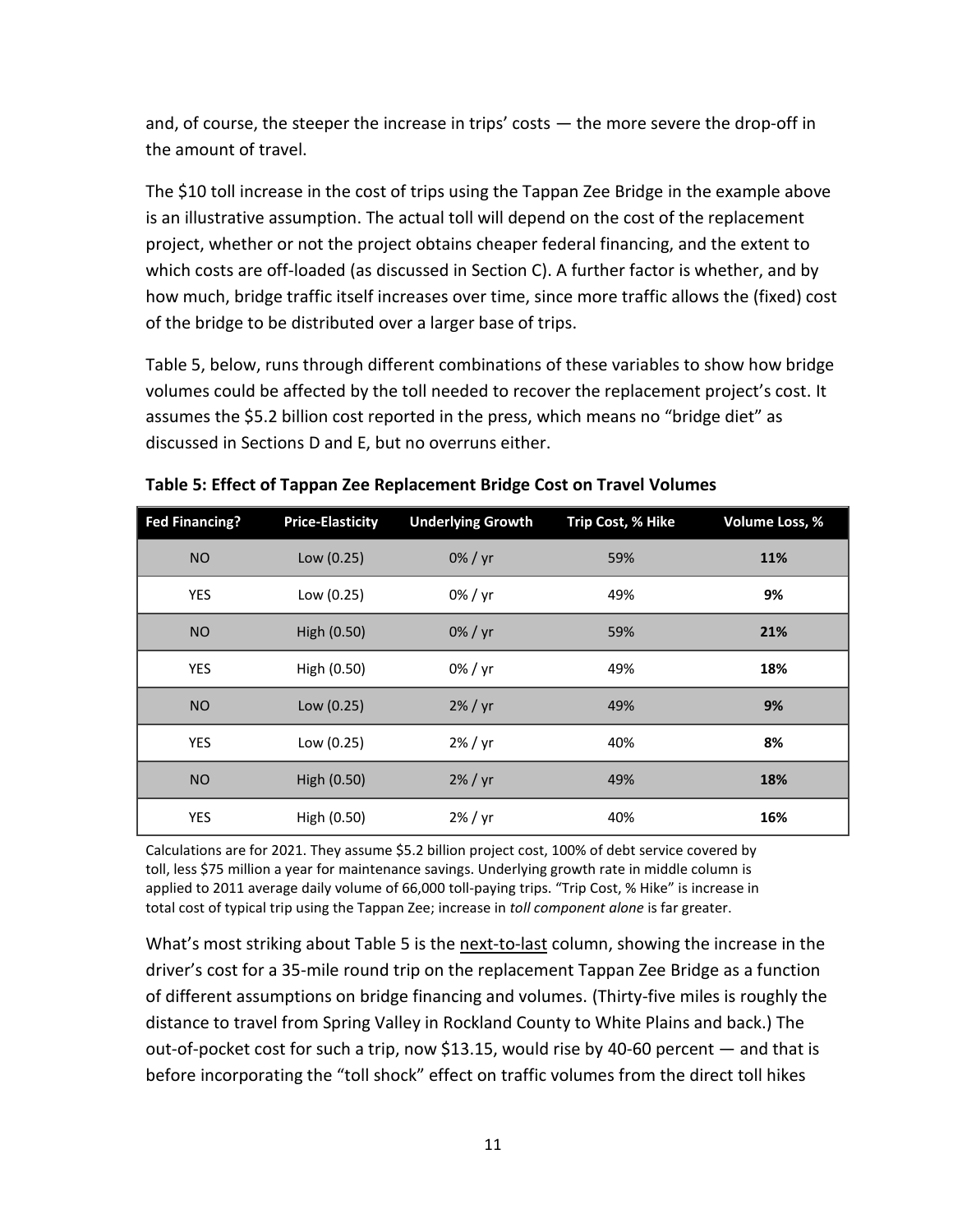shown. (The toll itself would rise far more steeply, but the relevant figure for predicting future traffic levels is the growth in the trip's *entire cost*, not just its *toll portion*.)

The attrition in volume from such a rise in the trip price could be as high as 21%, in the case with low underlying growth in volume, high trip sensitivity to toll hikes and zero federal financing; or as little as 8%, if each of those assumptions is flipped. But even this low figure is significant, since any attrition in bridge volumes due to "toll shock" would necessitate a further hike in the Tappan Zee toll - barring off-loading of costs. The smallest loss in volume shown in Table 5, 8%, would require a 9% toll rise on top of the increase already shown to make up for the fewer trips over which the fixed costs are spread.

"Losing" 10-20% of trips that would otherwise be made on the Tappan Zee Bridge, due to a steep toll hike, is no small erosion. Where would these "lost" trips go, i.e., how would attrition in bridge volumes actually manifest? The answer is a combination of things: more car-pooling (higher car occupancies); greater use of transit; relocation of trips, particularly to destinations that obviate the need to cross the Hudson; and less travel, period. Some reductions would be fairly immediate; others would evolve over a longer time-horizon.<sup>18</sup>

Higher Tappan Zee Bridge tolls will also cut into TZB trips via "toll-shopping," as some trips divert north to I-84 which crosses the Hudson at Newburgh and Beacon or south to the George Washington Bridge. Needless to say, which trips actually divert will be situationdependent. It's hard to imagine any toll hike that would cause trips from Nyack to Tarrytown to divert to a bridge other than the Tappan Zee. And even a trip from Albany to Manhattan that now uses the TZB is unlikely to be diverted to the George if the driver expects to lose an hour in heavier traffic. On the other hand, some number of Tappan Zee Bridge trips are marginal enough vis-à-vis other crossings that a modest toll increase should suffice to induce the driver to switch. And since we are talking here about more than modest toll increases, the number of switches could be substantial.

#### **H. A Bridge to Handle Future Traffic Volumes**

 $\overline{a}$ 

Lanes on the current Tappan Zee Bridge are 11.2 feet wide. The 12-foot travel lanes for the replacement bridge would be 7.5% wider, and are assumed to have the capacity to move 2,000 autos (passenger vehicles) per hour. With four lanes, each direction of travel would then have a capacity of 8,000 PCE (passenger-car equivalents). This is well in excess of the

 $18$  Consider a hypothetical Westchester County high school soccer "travel team" that plays a few games a year in Rockland. In the short term, a stiff toll hike should make it more likely that some parents will pool their vehicles for inter-county trips. In the long run, travel leagues on either side of the Hudson might reconfigure to reduce or even eliminate trips across the river. Whether these or analogous changes in commuting, shopping, visiting, recreation, etc. are desirable is beside the point, which is that higher tolls will *cause* them.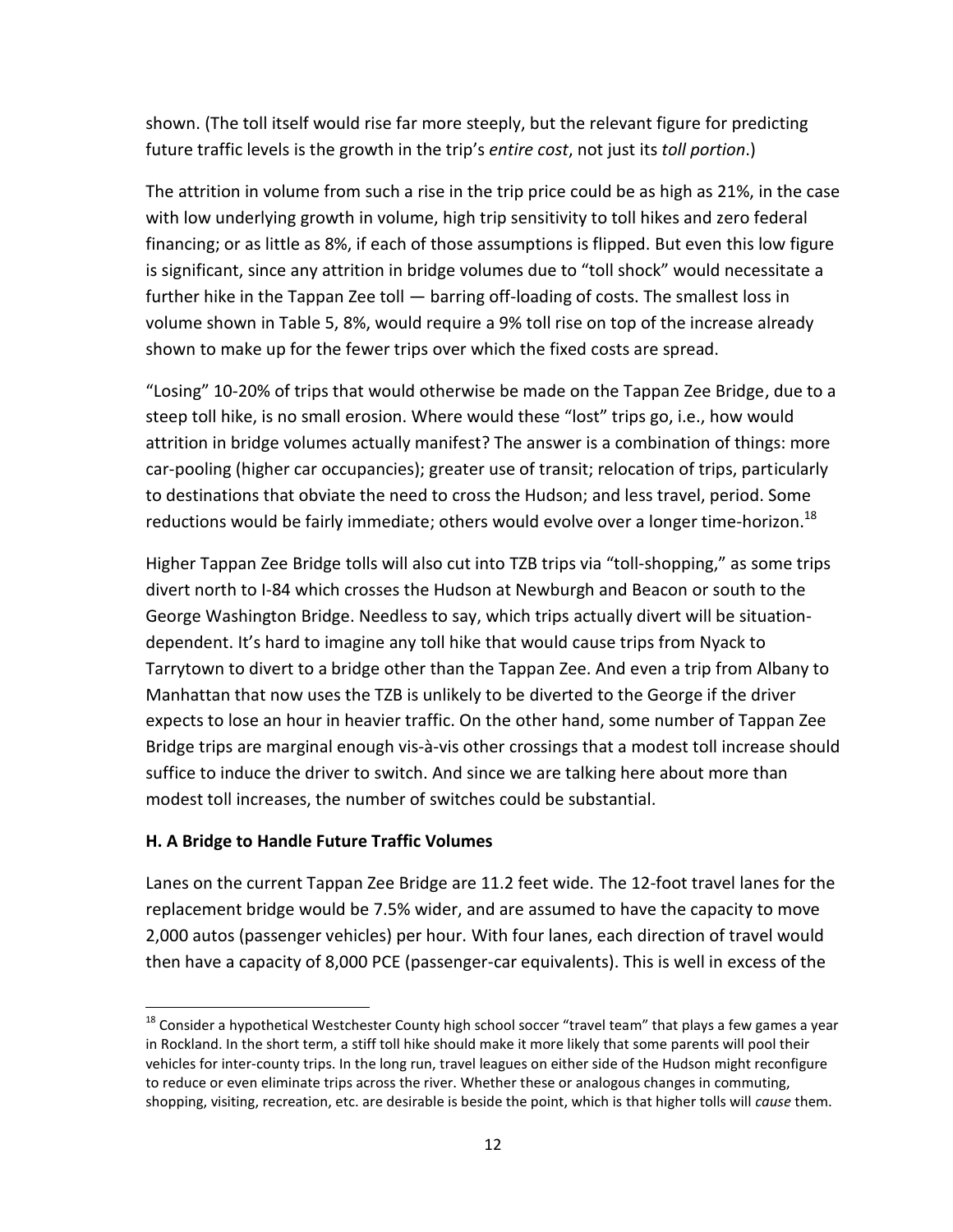average weekday 2011 peak-hour volume of 6,975 PCE, which takes place during the hour between 7 and 8 am.<sup>19</sup>

|                                                 | 2021  | 2031  |
|-------------------------------------------------|-------|-------|
| 15-Lane TZB, Mean Volume in 16 Scenarios        | 6.418 | 7.824 |
| 15-Lane TZB, Maximum Volume in 16 Scenarios     | 7.676 | 9,357 |
| Bridge Diet TZB, Mean Volume in 16 Scenarios    | 6,700 | 8,168 |
| Bridge Diet TZB, Maximum Volume in 16 Scenarios | 7,832 | 9,547 |

Note that 4 lanes in each direction have combined nominal capacity of 8,000 passenger-car equivalents. "Actual" 2011 peak hourly volume was 6,975 (see FN 18).

Even under the highest-growth scenario of bridge volumes for both the full-size bridge and the slimmed-down design — 2%/year underlying traffic growth from 2011 and federal financing mitigating debt service costs for the replacement bridge — the 8,000 per-hour PCE limit won't be exceeded for at least ten years, i.e., through 2021. That is not the case a decade later, however, as Table 6 shows: peak-hour travel in 2031 is over 9,000 passengercar equivalents in the maximum-traffic scenarios for both bridge designs, and the mean scenarios involving both the 10-lane and 15-lane bridge are around 8,000 PCE's per hour.

Does this mean that 4 lanes (in each direction) are insufficient to handle peak volumes much beyond 2021? No. This is because the one-hour peak is indeed that: just one hour's worth. During the 8-9 am period following the 7-8 am peak, 14% fewer vehicles pass through the TZB's eastern portal; and the shortfall from the peak in the preceding 6-7 am hour is more than twice as stark, with 29% fewer vehicles than during 7-8 am. *These figures suggest that by applying peak or "differential" pricing, with off-peak discounts offsetting on-peak premium tolls, the Thruway Authority could keep travel demand within the 8,000 per-hour target dictated by a 4-lane (in one direction) bridge design for years to come.*

Consider this exploratory calculation on a datum in the prior paragraph, that 6-7 am eastbound TZB traffic is 29% lighter than during the 7-8 am peak. Posit a flat \$15 toll on the replacement bridge ― the approximate average toll for the 16 scenarios outlined in Table 1 (all assuming no bridge diet). Now, instead, consider a \$20 toll for the peak hour (7-8 am)

 $\overline{a}$ 

<sup>&</sup>lt;sup>19</sup> At this writing (late March 2012), weekday per-hour TZB traffic volumes were not available from the Thruway Authority's Web site, requiring me to convert available weekday per-hour car and commercialvehicle volumes from the TZB's peak travel year, 2004 (for which I equated each commercial vehicle to two autos) and prorate them to with 2011 and 2004 annual volumes, adjusting the latter for Leap Year. The result is the eastbound PCE of 6,975 for 2011 noted in the text. Note that the westbound peak volume is less.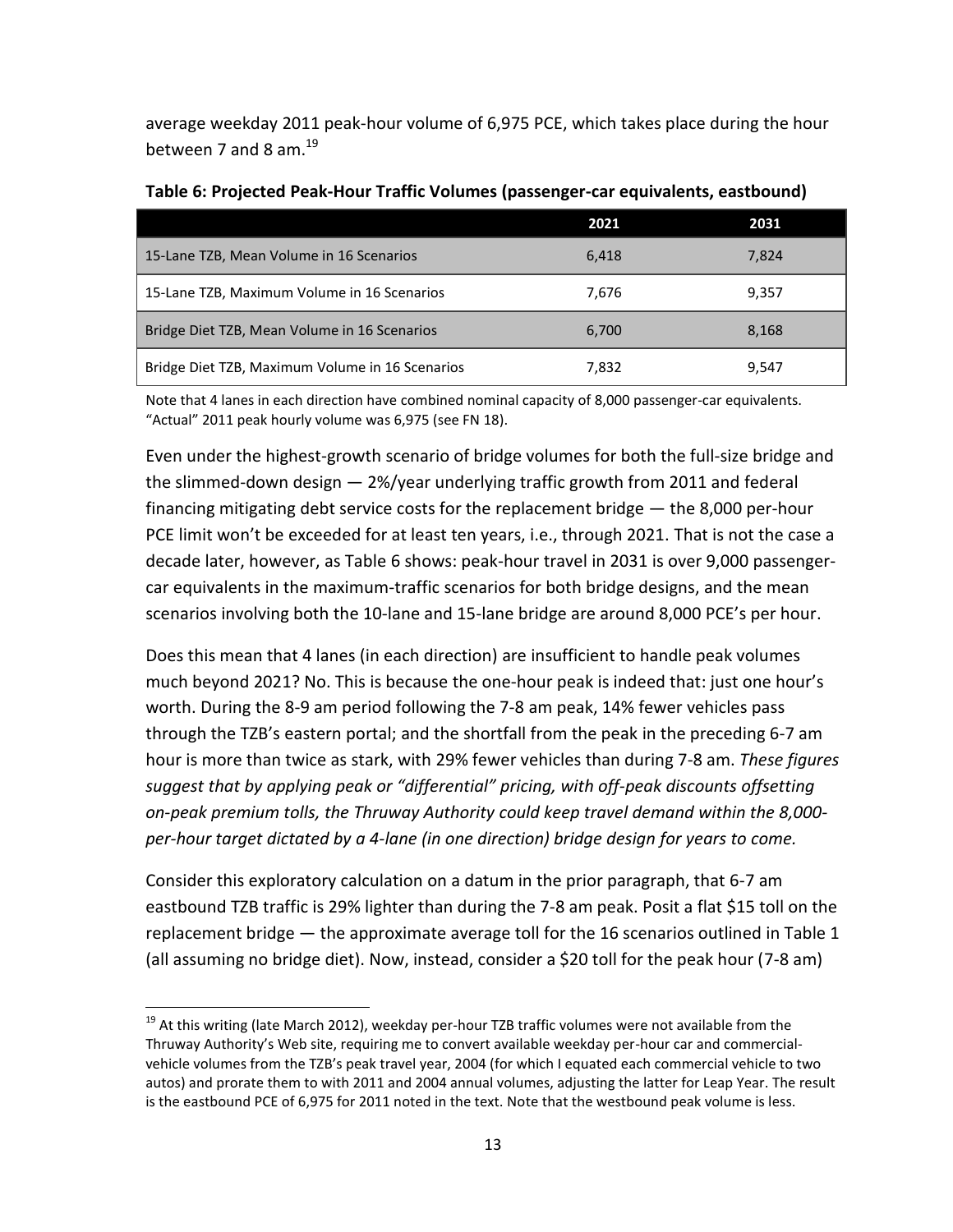and \$12 for the pre-peak hour (6-7 am). Based on the time-switching elasticity that the Port Authority observed after it instituted a peak vs. off-peak toll differential on its Hudson River crossings in early 2001, the ratio between consecutive-hour TZB volumes, now 0.71, would be expected to rise to 0.97.<sup>20</sup> That is, instituting a 40% off-peak discount from the premium peak toll should cause enough travel times to change, so that what is now a 29% difference in respective volumes would shrink to just 3%.

Thus, if the 7-8 am peak volume under flat-rate pricing was going to be, say, 9,100 vehicles, then the type of differential pricing sketched above would induce approximately 1,200 trips to "migrate" from the 7-8 am peak hour to 6-7 am. This would reduce the 7-8 am peak to approximately 7,900 vehicles per hour, while lifting the prior 6-7 am volume of around 6,500 vehicles to 7,700. Both figures fall within the 8,000 vehicle capacity.

Would peak (differential) pricing come at a cost? Certainly. Drivers who move their travel time earlier will be inconvenienced, while those who will continue to drive during 7-8 am and pay the premium rate will be disadvantaged monetarily. On the other side of the ledger, however, are toll savings that will be reaped not just by those who will choose to travel off-peak (including "switchers" from the peak), but, more importantly, by *everyone* who will ever drive on the new Tappan Zee Bridge, by virtue of the lower toll enabled by the reduction in the cost of the downsized bridge. As noted in Section C, this benefit may well extend to New Yorkers who use the bridge rarely or never, if downsizing the bridge forestalls higher Thruway tolls, state taxes or transit fares to make up for the shortfall between the bridge's debt service and the tolls that TZB users can be made to bear.

The replacement Tappan Zee Bridge is intended to last at least half-a-century. It appears plausible that travel demand beyond 2031 could be accommodated through a combination of more comprehensive differential pricing, provision of improved public transportation including Bus Rapid Transit, real-time ride-sharing enhanced by digital communications, pay-for parking reforms such as "cashing out free parking" that incentivize drivers to use non-drive-alone means to commute to office parks, and other technologies that will emerge over the next 20 years. This kind of future warrants serious consideration now, before New York State plunges ahead with a project that could saddle future generations with high financial and traffic costs.

 $\ddot{\phantom{a}}$ 

 $^{20}$  For a look at the mathematics underlying this paragraph, which are based on the Port Authority study, download my "Balanced Transportation Analyzer" spreadsheet via this link [<http://www.nnyn.org/kheelplan/BTA\\_1.1.xls>](http://www.nnyn.org/kheelplan/BTA_1.1.xls) and navigate to the **Travel-Time Switching** worksheet tab. The spreadsheet is under 4 MB and runs on Excel 2007 or later.